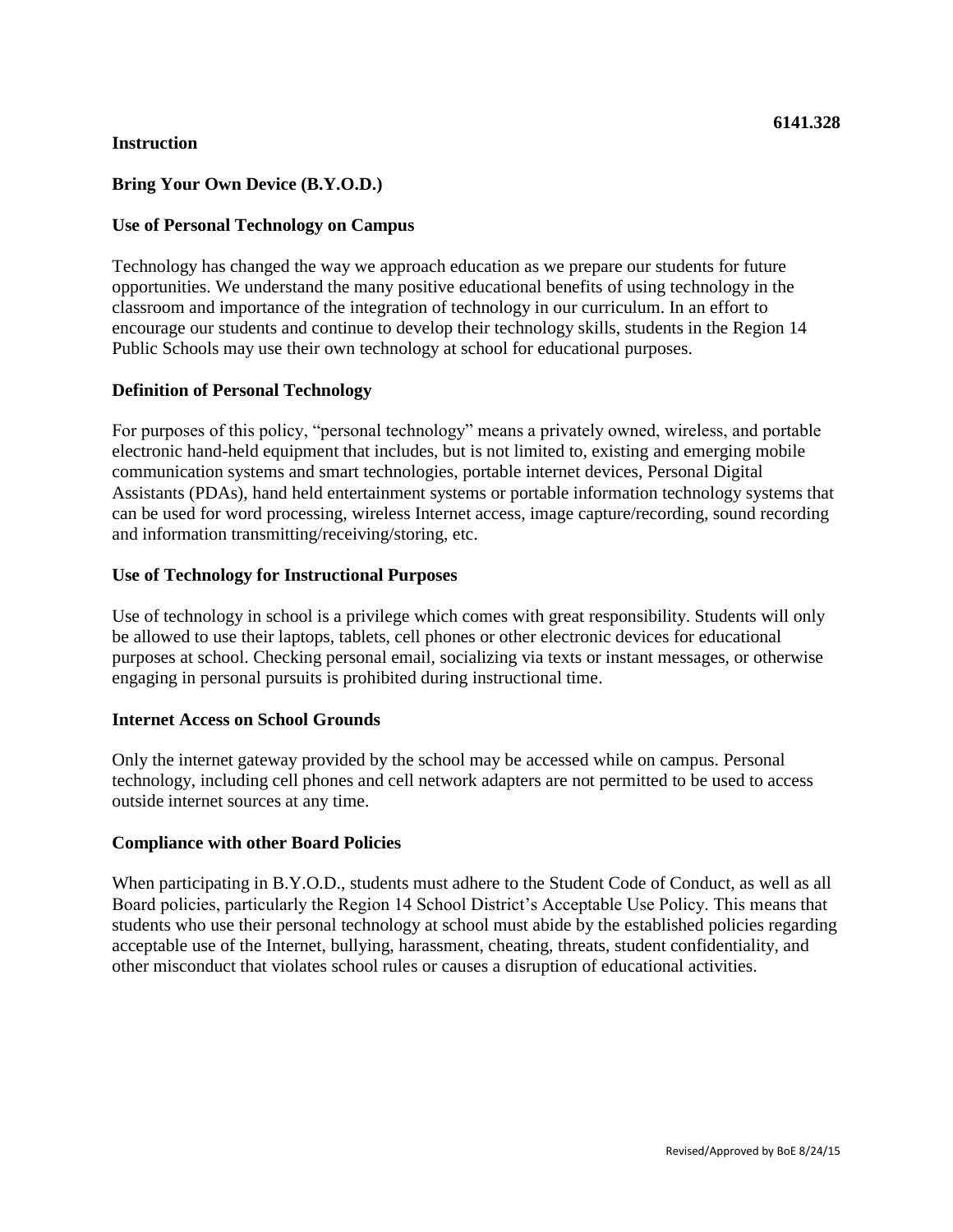# **Additional Guidelines**

• Teachers have the discretion to determine when students may use personal technology in the classroom. Students must immediately comply with their teachers' requests to shut down or put away personal technology.

• All personal technology must be in silent mode.

• Students may not use personal technology during any assessments or tests unless otherwise directed by school personnel.

• Students shall not transmit, post or otherwise publicly share photographs or videos that they have taken of any person on school grounds or in a school vehicle.

### **Security and Damages**

Responsibility to keep a student's personal technology secure rests with the individual owner. The Region 14 School District, including its staff or employees, is not liable for any device stolen or damaged on campus. If a device is stolen or damaged, it will be handled through the administrative office in a manner similar to other personal property. It is recommended that students personalize their devices for easy identification and utilize protective cases.

The Region 14 School District Technology Department will not service any non-district owned technology, which includes troubleshooting, software or hardware issues. Students are responsible for securing their devices and making sure that they have up-to-date anti-virus software installed, if applicable.

### **Failure to Follow B.Y.O.D. Guidelines**

Misuse of personal technology in violation of these guidelines may result in the loss of access privileges, a prohibition on the use or possession of personal technology on school grounds, or other disciplinary consequences up to and including suspension and expulsion.